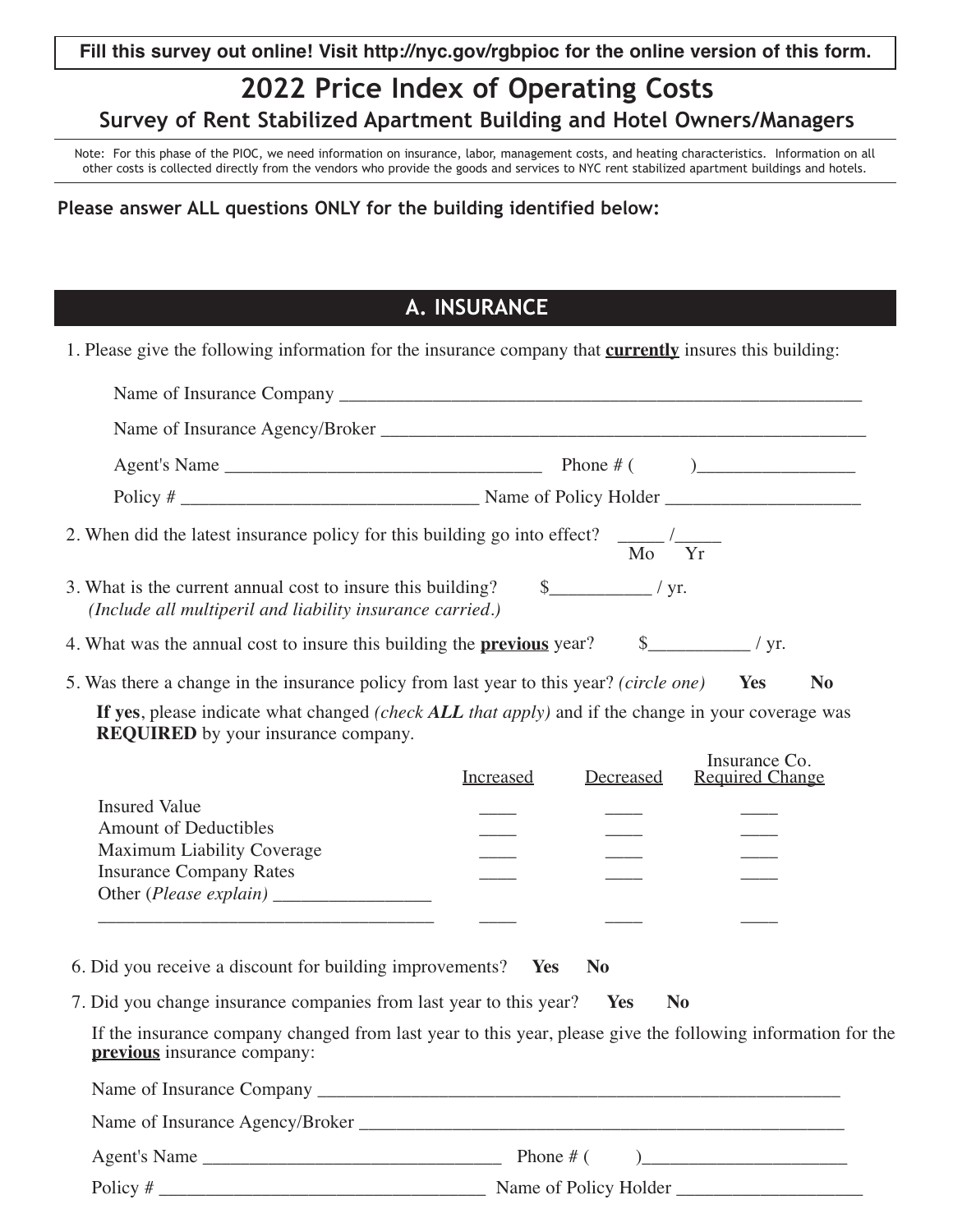**Fill this survey out online! Visit http://nyc.gov/rgbpioc for the online version of this form.**

|                                                                                                                                                                                                                                                                                                                                                                                                                                                                                                                                                                         | <b>B. LABOR</b> |         |              |                                                                                                                 |  |
|-------------------------------------------------------------------------------------------------------------------------------------------------------------------------------------------------------------------------------------------------------------------------------------------------------------------------------------------------------------------------------------------------------------------------------------------------------------------------------------------------------------------------------------------------------------------------|-----------------|---------|--------------|-----------------------------------------------------------------------------------------------------------------|--|
| 1. Are there any <b>union</b> laborers employed in this building? (circle one)                                                                                                                                                                                                                                                                                                                                                                                                                                                                                          |                 |         | <b>Yes</b>   | N <sub>0</sub>                                                                                                  |  |
|                                                                                                                                                                                                                                                                                                                                                                                                                                                                                                                                                                         |                 |         |              |                                                                                                                 |  |
| 2. Are there any <b>non-union</b> laborers employed in this building? (circle one)                                                                                                                                                                                                                                                                                                                                                                                                                                                                                      |                 |         | <b>Yes</b>   | N <sub>0</sub>                                                                                                  |  |
| If the answer to question 2 is yes, please provide the following information for each non-union employee:                                                                                                                                                                                                                                                                                                                                                                                                                                                               |                 |         |              |                                                                                                                 |  |
| <b>Name</b>                                                                                                                                                                                                                                                                                                                                                                                                                                                                                                                                                             |                 | Phone # | Current Rate | Per Hour/ or Rate 12<br><b>Week/ or Month Months Ago</b>                                                        |  |
|                                                                                                                                                                                                                                                                                                                                                                                                                                                                                                                                                                         |                 |         |              |                                                                                                                 |  |
| *To be considered a superintendent, the employee must perform most of the following duties: hire and train other building personnel; plan sequence of maintenance<br>work; determine alterations and repairs required; determine work that can be completed by building personnel; obtain bids from contractors; submit bids and<br>recommendations to supervisors; supervise contracted projects; purchase building and maintenance supplies; purchase equipment and furnishings; show apartments<br>to prospective tenants. May also perform other janitorial duties. |                 |         |              |                                                                                                                 |  |
|                                                                                                                                                                                                                                                                                                                                                                                                                                                                                                                                                                         |                 |         |              | $\frac{\text{S}}{\text{S}}$ $\frac{\text{S}}{\text{S}}$ $\frac{\text{S}}{\text{S}}$ $\frac{\text{S}}{\text{S}}$ |  |
|                                                                                                                                                                                                                                                                                                                                                                                                                                                                                                                                                                         |                 |         |              |                                                                                                                 |  |
| ** To be considered a janitor/porter, the employee must perform most of the following duties: keep building clean and orderly; tend boiler; sweep hallways and<br>stairs; handle trash; touch-up paint, plumbing, electrical wiring and other routine activities; notify management of need for major repairs; clean snow and debris<br>from sidewalks and maintain outside of building.                                                                                                                                                                                |                 |         |              |                                                                                                                 |  |
| 3. Is a <b>rent-free apartment</b> provided for the building superintendent? <i>(circle one)</i>                                                                                                                                                                                                                                                                                                                                                                                                                                                                        |                 |         |              | Yes<br>N <sub>0</sub>                                                                                           |  |
| If yes, how much would it rent for per month? Currently $\frac{12}{2}$ months ago $\frac{12}{2}$                                                                                                                                                                                                                                                                                                                                                                                                                                                                        |                 |         |              |                                                                                                                 |  |
| <b>C. MANAGEMENT COMPANY</b>                                                                                                                                                                                                                                                                                                                                                                                                                                                                                                                                            |                 |         |              |                                                                                                                 |  |
|                                                                                                                                                                                                                                                                                                                                                                                                                                                                                                                                                                         |                 |         |              |                                                                                                                 |  |
| 1. How is this building managed? (check one) ______ Owners manage it themselves                                                                                                                                                                                                                                                                                                                                                                                                                                                                                         |                 |         |              |                                                                                                                 |  |
|                                                                                                                                                                                                                                                                                                                                                                                                                                                                                                                                                                         |                 |         |              | Owners contract to an <b>outside</b> management company                                                         |  |
| If this building is managed by an outside management company, please provide the name and address:                                                                                                                                                                                                                                                                                                                                                                                                                                                                      |                 |         |              |                                                                                                                 |  |
| Company Name                                                                                                                                                                                                                                                                                                                                                                                                                                                                                                                                                            |                 |         |              |                                                                                                                 |  |
| Manager's Name                                                                                                                                                                                                                                                                                                                                                                                                                                                                                                                                                          |                 |         |              | Phone # $($ $)$                                                                                                 |  |
|                                                                                                                                                                                                                                                                                                                                                                                                                                                                                                                                                                         |                 |         |              |                                                                                                                 |  |
| How much was this company paid in annual fees for 2021 to manage this building?                                                                                                                                                                                                                                                                                                                                                                                                                                                                                         |                 |         |              | $2021 \text{ }$                                                                                                 |  |
| How much was this company paid in annual fees for 2020?                                                                                                                                                                                                                                                                                                                                                                                                                                                                                                                 |                 |         |              | $2020$ \$                                                                                                       |  |
| Were management fees for this building based on the rent roll? (circle one)                                                                                                                                                                                                                                                                                                                                                                                                                                                                                             |                 |         | <b>Yes</b>   | N <sub>0</sub>                                                                                                  |  |
| If yes, what percentage of the rent roll was paid in management fees? $2021$ ____%                                                                                                                                                                                                                                                                                                                                                                                                                                                                                      |                 |         |              | $2020$ %                                                                                                        |  |